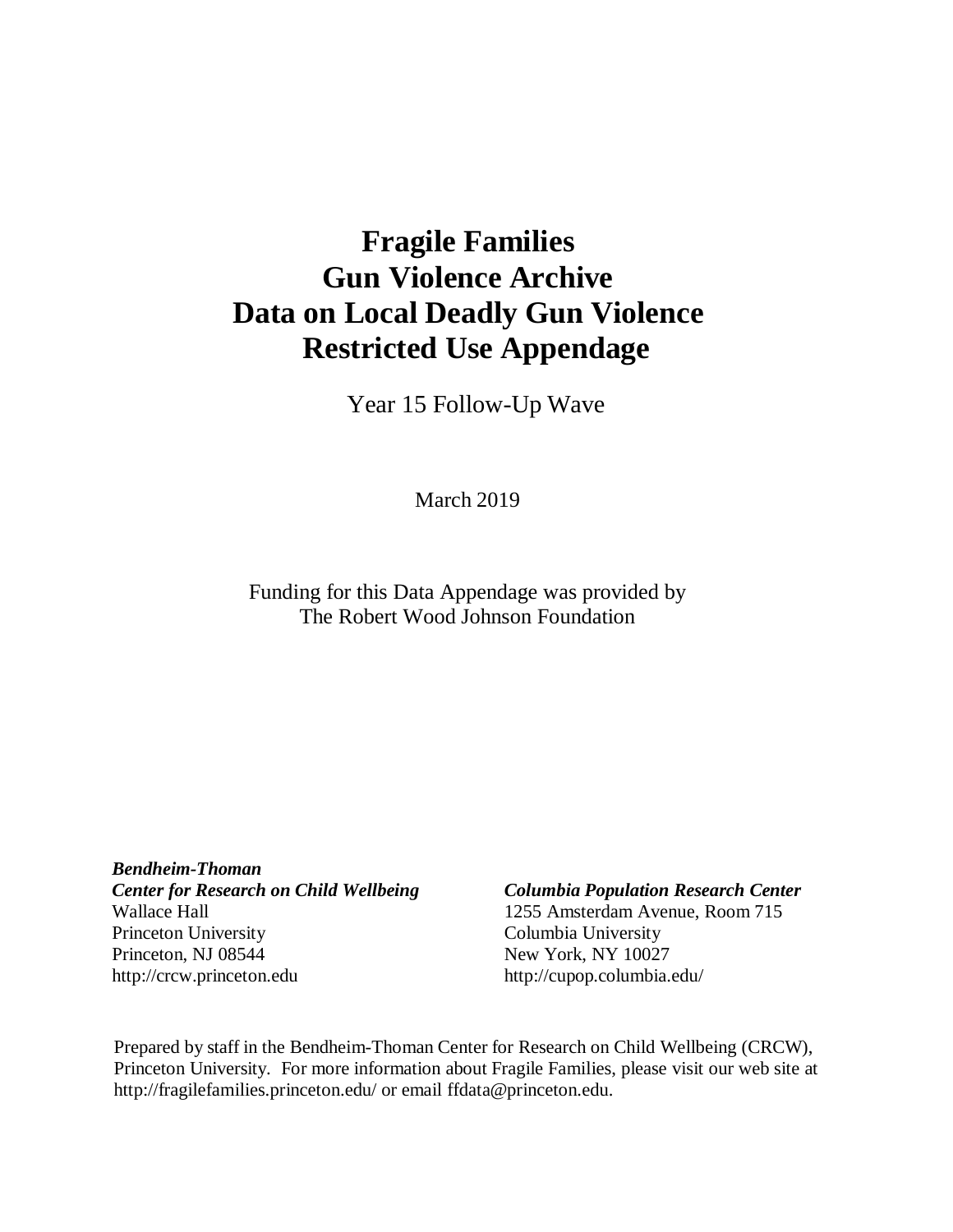# **DATA APPENDAGE OVERVIEW**

The Gun Violence Archive Data on Local Deadly Gun Violence Restricted Use Appendage contains individual-level data on focal children's proximity to deadly gun violence incidents that occurred before the Year 15 follow-up interviews. Incident-level data on deadly gun violence incidents were collected from the Gun Violence Archive (GVA).

GVA data contain information on the precise location and date of all deadly gun violence incidents. These incident-level location data were merged to focal children's home and school addresses. The date of the deadly gun violence incidents were also linked to the caregiver's (PCG) and child's interview dates. The data appendage includes individual-level data that summarizes the number of deadly gun violence incidents that occurred within various distances (between 100 meters and 1 mile) and various time frames (between 7 days and 1 year) before the interview date. In addition, the appendage provides information on the distance (in meters) and recency (in days) of the nearest and most recent deadly gun violence incident. All information is reported in relation to the focal child's home and school location at Year 15.

# **FILE LAYOUT**

The file contains 4,898 observations (one per family) and is sorted by *idnum.*

# **VARIABLE NAMING CONVENTION**

| Position       | Character | Indicates                                           |  |
|----------------|-----------|-----------------------------------------------------|--|
| $\overline{1}$ | r         | Restricted data                                     |  |
| 2              | g         | Geographical measure                                |  |
| 3              | 6         | Sixth wave (Year 15)                                |  |
| $4 - 7$        | gva       | Gun Violence Archive (GVA) data                     |  |
| $8 - 12$       | totl      | <b>Total GVA</b> incidents                          |  |
|                | recn      | Most recent GVA incident                            |  |
|                | near      | Nearest GVA incident                                |  |
| $13-$          | ****      | Description of time frame, proximity, and interview |  |

The variable names are constructed as follows:

For example, variable **rg6gva\_totl\_100m\_schl\_7d\_k6**: **rg6** refers to restricted data on the geographic location of the focal child at the sixth wave (Year 15); **gva\_** refers to GVA data; **totl\_100m\_schl\_** indicates this is the total number of incidents that were less than or equal to 100 meters of the child's school; and **7d\_k6** indicates that these are incidents that occurred seven days or less before the youth interview.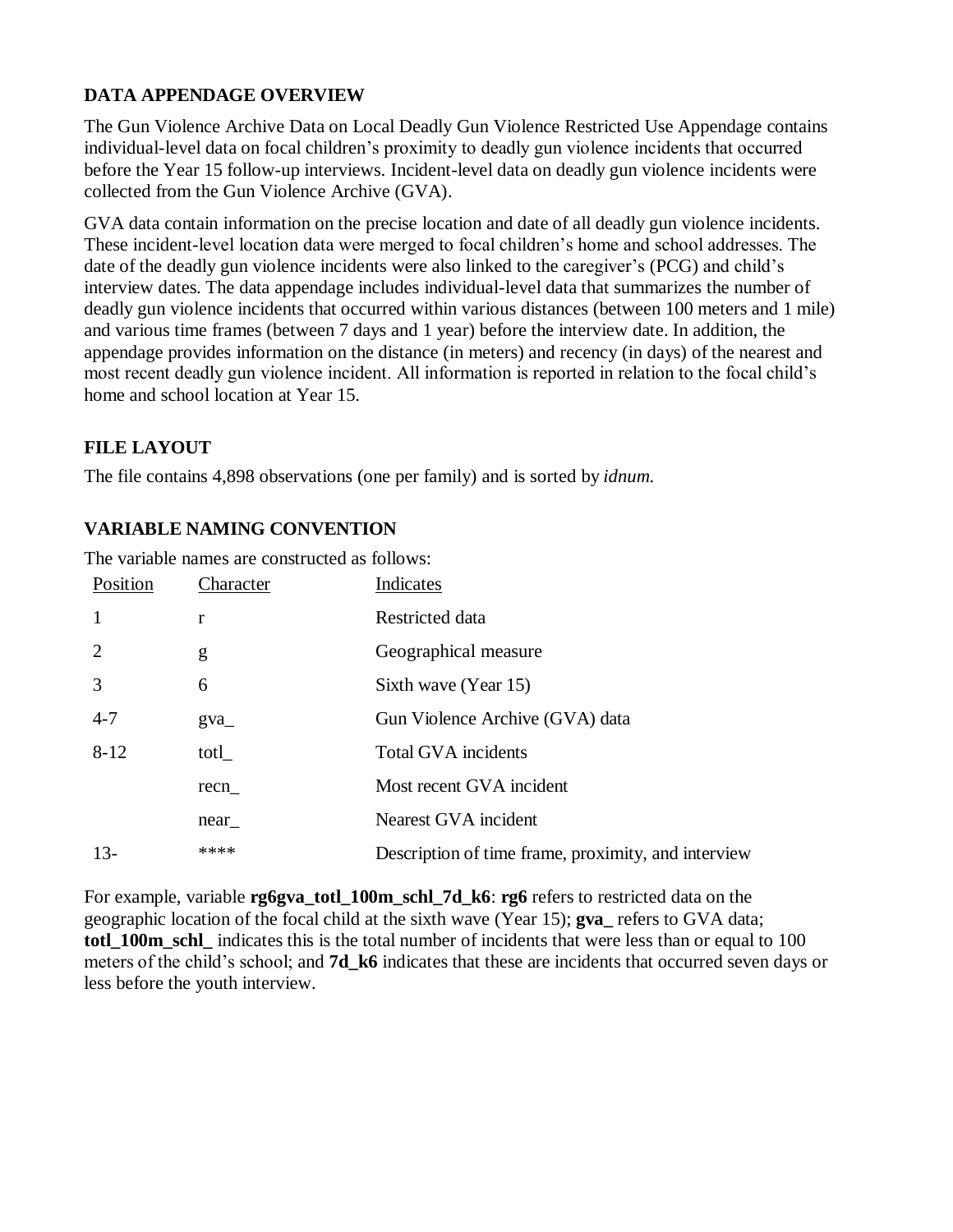# **MISSING VALUES**

Variables containing data from the GVA have the following negative values that indicate missing data:

| Value | Label                           | Indicates                                                                                           |
|-------|---------------------------------|-----------------------------------------------------------------------------------------------------|
| $-9$  | Not in wave                     | Participant did not participate in Year 15 FFCWS survey                                             |
| $-8$  | Out of range $(>100 \text{km})$ | Any incidents in GVA data were greater than 100 kilometers<br>from the child's home/school          |
| $-8$  | Out of range $(>1609m)$         | The closest incident in GVA data was more than 1609 meters<br>distance from the child's home/school |
| $-8$  | Out of range $($ >365 days)     | The most recent incident in GVA data was more than 365 days<br>before the FFCWS survey date         |
| $-7$  | Missing lat/lon                 | Missing the latitude and longitude coordinates for the child's<br>home/school                       |

# **ABOUT GUN VIOLENCE ARCHIVE DATA COLLECTION**

GVA is an online archive of gun violence maintained by an independent research group and not for profit corporation ("Gun Violence Archive," 2018). GVA collects near real-time data on deadly gun violence through automated queries and manual research of internet media sources, aggregates, police blotters, and police media outlets.

GVA data is compiled at the incident-level and each incident may involve multiple shooters and multiple victims. Each incident is classified based on the location (address, latitude and longitude coordinates), date, number of people injured, number of people killed, and non-mutually exclusive categories that describe the cause and nature of the incident (e.g., suicide, murder-suicide, accidental shooting, home invasion, defensive use, domestic violence, mass shooting, officer killed subject/suspect, etc.). In the case of multiple shootings, incident-level descriptions may describe one or more of the shooters, victims, or motives related to the incident.

**For more detailed information about GVA please visit the following on-line resources**:

- GVA Home:<https://www.gunviolencearchive.org/>
- GVA General Methodology:<https://www.gunviolencearchive.org/methodology>

# **DATA IN APPENDAGE**

 $\overline{a}$ 

We downloaded GVA data on all gun violence incidents in the U.S. from January 1, 2014 to October 5, 2017<sup>1</sup> that resulted in one or more deaths.<sup>2</sup>

Data users should be aware that GVA does not contain data prior to January 1, 2014. We have included the variables *p6\_2014\_daysc* and *k6\_2014\_daysc* so that data users may easily determine the number of days after January 1, 2014 that the Year 15 surveys were conducted.

These data were linked to the latitude and longitude coordinates of the focal child's home and school and to the date of the youth and PCG surveys at Year 15. Home addresses were provided by the

<sup>&</sup>lt;sup>1</sup> This date corresponds to the end of Year 15 FFCWS data collection.

<sup>&</sup>lt;sup>2</sup> The data contained in this appendage were downloaded from GVA on 11/8/2017. Since GVA is continually collecting new data, it is possible that GVA may have added additional incidents following the date that FFCWS staff began preparing the data appendage.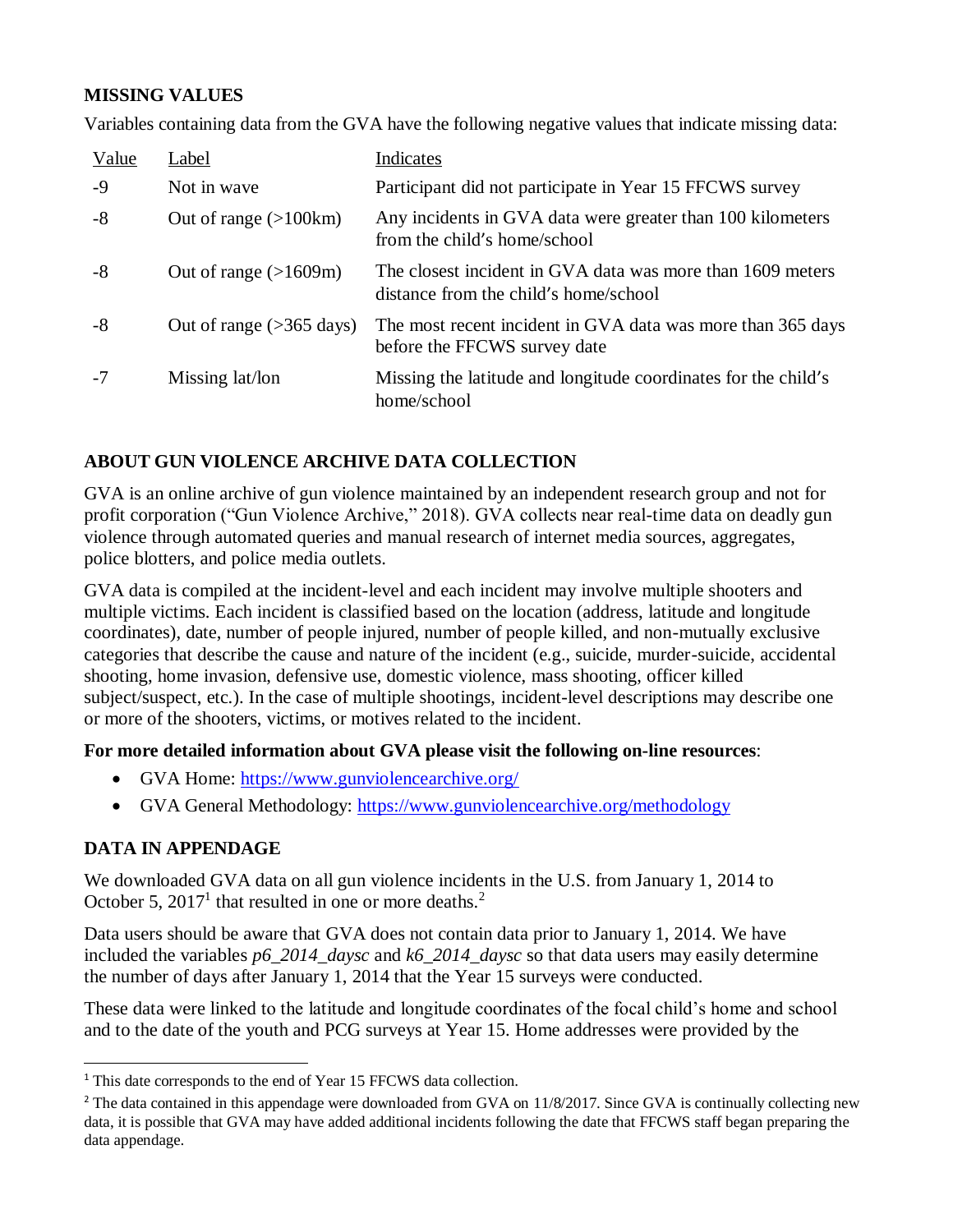children's PCGs at the Year 15 interview and geo-coded into geographical coordinates using Census Geocoding Services. The school attended by focal children at Year 15 was determined based on reports from children's PCGs of the name and address of the school. Geodetic distances (in meters) between adolescents' residences or schools and deadly gun violence incidents were calculated using the *geodist* command in Stata (Picard, 2010).

For this data appendage, incidents reported by GVA that involved only suicides were excluded. Incidents that involved both suicide and another form of deadly gun violence (e.g., murder-suicide, accidental shooting followed by suicide) were included.

The data appendage presents individual-level data on deadly gun violence incidents in three ways:

- 1. The total number of deadly gun violence incidents that occurred within various distances (between 100 meters and 1 mile) and various time frames (between 7 days and 1 year) before the interview date.
- 2. The distance (in meters) of the most recent deadly gun violence incident.
- 3. The recency (in days) of the nearest deadly gun violence incident.

Each of these is presented separately for the location of the child's home and school and for the date of the youth and PCG survey. The distance between the child's home and school is also provided (*rg6\_home\_schl\_km*). For further detail on variables included, see the Data Dictionary below.

# **COMPARING GVA DATA TO CDC DATA**

Members of our internal research team conducted an evaluation of the coverage of incidents in GVA. For this evaluation, researchers compared the number of deaths from firearms (excluding suicides) as reported by GVA to comparable statistics from the Center for Disease Control (CDC).

In total, GVA reports 12% fewer deaths between 2014 and 2016 (N=36,941) than CDC (N=42,137). For all 36 months, GVA counts are lower than CDC counts, ranging from 3% lower in June, 2014 to 18% lower in March, 2016. The difference in total counts, however, does not differ substantially across time. Compared to CDC estimates, GVA reports around 11% fewer gun deaths in 2011, 14% fewer in 2015, and 13% fewer in 2016.

GVA national counts of gun deaths closely track CDC counts over time. From 2014 to 2016, the correlation between GVA and CDC monthly counts is extremely strong (r=0.97, N=36). Both secular changes (annual increase in deadly gun violence) and season trends (reduction in deadly gun violence during winter months) are reflected clearly in GVA and CDC reports. For further detail on the comparison of this data, please see the Appendix below.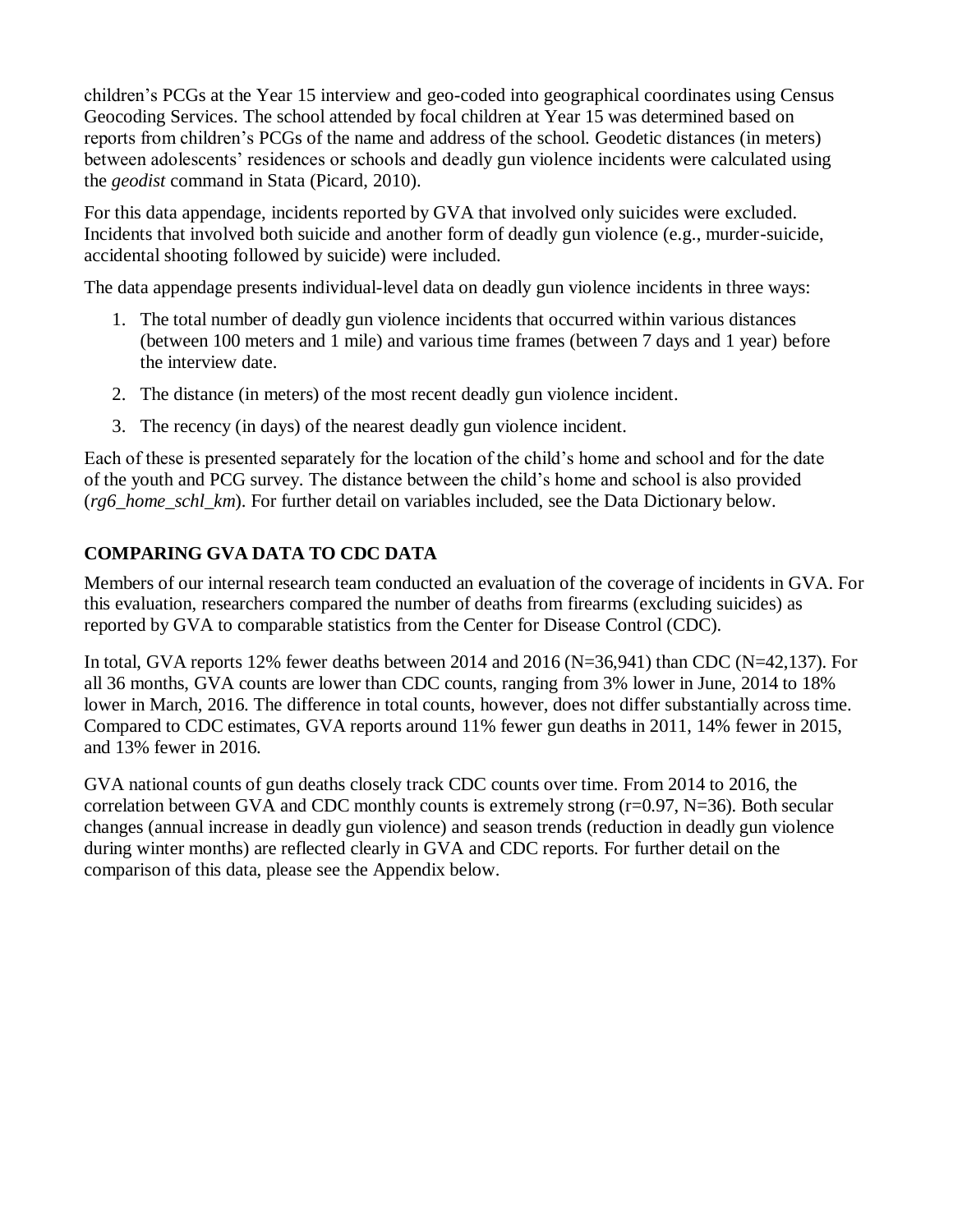# **DATA DICTIONARY**

| <b>Variable</b>                       | <b>Description</b>                                                                                                           |
|---------------------------------------|------------------------------------------------------------------------------------------------------------------------------|
| $[p k]$ 6 2014 daysc                  | Number of days after January 1, 2014 (start of GVA data) the survey was conducted (PCG or youth)                             |
| $rg6\_home\_schl\_km$                 | Distance in kilometers between home and school                                                                               |
| rg6gva totl [distance] schl [time] k6 | # of DGV incidents within a given distance of the child's <b>school</b> for a given timeframe before the <b>youth</b> survey |
| rg6gva_totl_[distance]_schl_[time]_p6 | # of DGV incidents within a given distance of the child's <b>school</b> for a given timeframe before the <b>PCG</b> survey   |
| rg6gva recn [distance] schl k6        | Most recent DGV incident for a given distance from the child's <b>school</b> : days before <b>youth</b> survey               |
| rg6gva_recn_[distance]_schl_p6        | Most recent DGV incident for a given distance from the child's <b>school</b> : days before <b>PCG</b> survey                 |
| rg6gva near [time] k6 schl            | Nearest DGV incident for a given timeframe before the youth survey: meters from school                                       |
| rg6gva_near_[time]_p6_schl            | Nearest DGV incident for a given timeframe before the PCG survey: meters from school                                         |
| rg6gva totl [distance] home [time] k6 | # of DGV incidents within a given distance of the child's <b>home</b> for a given timeframe before the <b>youth</b> survey   |
| rg6gva_totl_[distance]_home_[time]_p6 | # of DGV incidents within a given distance of the child's <b>home</b> for a given timeframe before the <b>PCG</b> survey     |
| rg6gva recn [distance] home k6        | Most recent DGV incident for a given distance from the child's <b>home</b> : days before youth survey                        |
| rg6gva recn [distance] home p6        | Most recent DGV incident for a given distance from the child's <b>home</b> : days before <b>PCG</b> survey                   |
| rg6gva near [time] k6 home            | Nearest DGV incident for a given timeframe before the youth survey: meters from home                                         |
| rg6gva near [time] p6 home            | Nearest DGV incident for a given time frame before the PCG survey: meters from home                                          |

#### **Note**

Distance options include (in meters): 100, 200, 250, 300, 400, 500, 600, 700, 750, 800, 900, 1000, 1100, 1200, 1250, 1300, 1400, 1500, 1600, and 1609 Time options include (in days): 7, 14, 30, 60, 90, 120, 150, 180, 210, 240, 270, 300, 330, 360, and 365

# **REFERENCES**

Gun Violence Archive. (2018). Retrieved September 1, 2017, from [http://www.gunviolencearchive.org](http://www.gunviolencearchive.org/)

Picard, R. (2010). GEODIST: Stata module to compute geodetic distances. Retrieved from<https://ideas.repec.org/c/boc/bocode/s457147.html>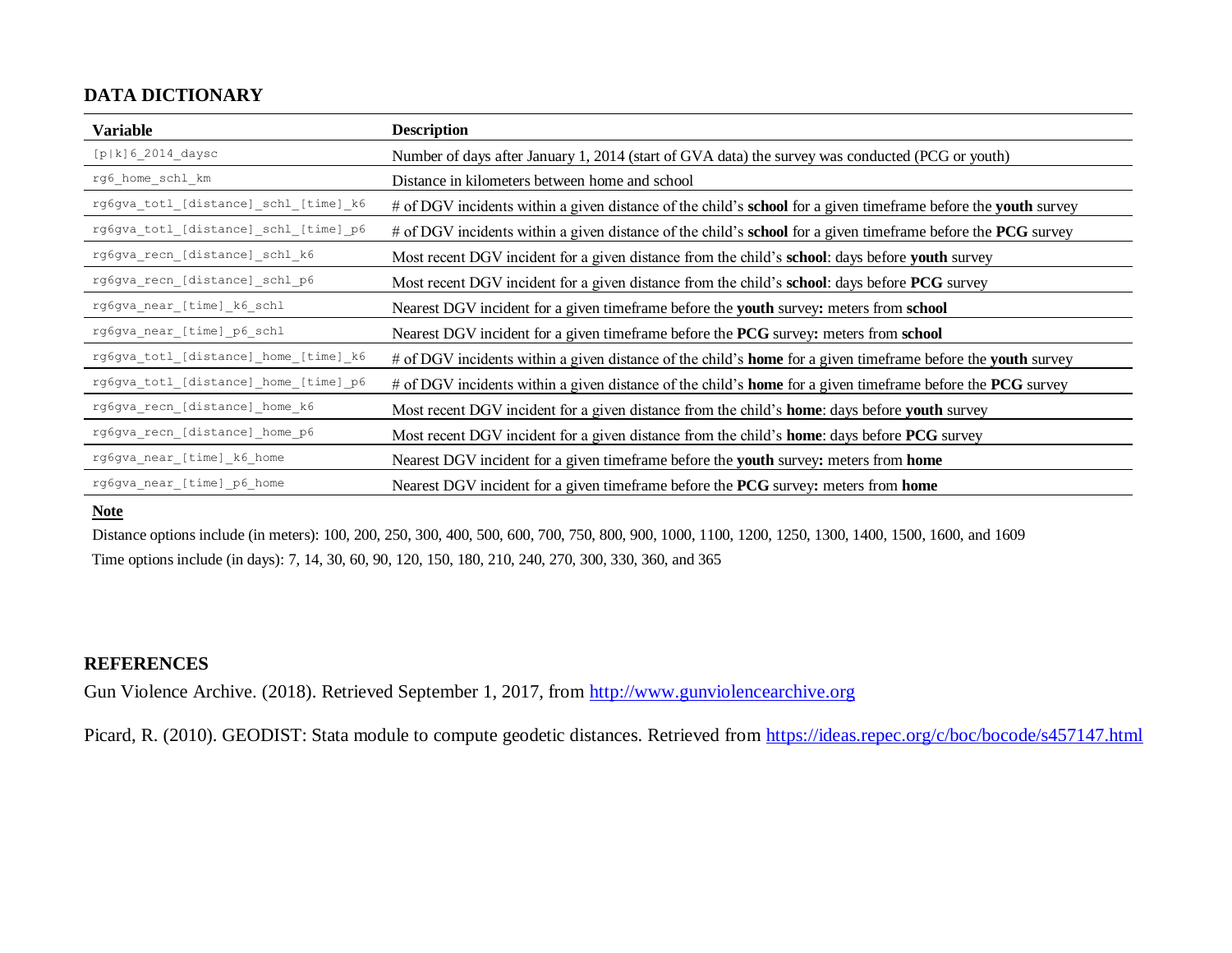#### **Appendix: Comparing Incident-level Gun Violence Data with National Data**

Prior to releasing the Fragile Families Gun Violence Archive Data on Local Deadly Gun Violence Restricted Use Appendage, research staff in the Bendheim-Thoman Center for Research on Child Wellbeing (CRCW) at Princeton University completed a comparison of the Gun Violence Archive (GVA, [https://www.gunviolencearchive.org\)](https://www.gunviolencearchive.org/) data with national data from the Centers for Disease Control (CDC).

### **CONTEXT**

No national study has combined incident-level data on violence and population-based data on individuals in the United States. This lack of research is largely due to the absence of a validated national database of violent incidents that can be geospatially linked to individual residences. Some municipalities have begun to publicly release incident-level crime data, but no harmonized national database exists to date. Other measures of neighborhood violence lack the temporal and spatial precision of incident-level crime data. For example, the Federal Bureau of Investigation's Uniform Crime Reporting data on local crime are not available for areas smaller than counties.

One promising national source of incident-level data on violence is the Gun Violence Archive (GVA), a detailed database of gun violence incidents collected from media, law enforcement, government and commercial sources. GVA has been updated in near real-time by a not-for-profit research group since 2014. Data from GVA has been used by journalists to examine patterns in gun violence across time and place. For example, The Guardian used nationwide data from 2015 to map all gun murders at the Census tract level. They found that half of all gun murders were clustered in 127 cities and that 26% of all gun murders occurred in just 1.5% of census tracts (Aufrichtig, 2017). Prior to our work, however, data from GVA has not been used in scholarly research because the accuracy and reliability of the data has not been systematically evaluated. Therefore, we tested the coverage and reliability of data from the Gun Violence Archive relative to national data on deaths by firearms available from the Centers from Disease Control (CDC) because, if validated, GVA data has the potential to be linked with population-based studies to assess individual exposure to gun violence.

### **METHODS**

#### **Incident-level data on deadly gun violence**

We obtained GVA data on all gun violence incidents in the U.S. from January 1, 2014 to October 5, 2017 that resulted in one or more deaths (N=46,701). GVA data is compiled at the incident-level and each incident may involve multiple shooters and multiple victims. Each incident is classified based on the location (address, latitude and longitude coordinates), date, number of people injured, number of people killed, and non-mutually exclusive categories that describe the cause and nature of the incident (e.g., suicide, murder-suicide, accidental shooting, home invasion, defensive use, domestic violence, mass shooting, officer killed subject/suspect, etc.). In the case of multiple shootings, incident-level descriptions may describe one or more of the shooters, victims, or motives related to the incident.

For the purposes of this comparison, incidents reported by GVA that involved only suicides were excluded from our analyses (N=2,569). Incidents that involved both suicide and another form of deadly gun violence (e.g., murder-suicide, accidental shooting followed by suicide) were included (N=2,151). Our decision to exclude suicides in this study was twofold. Conceptually, the patterns and influence of self-inflicted gun violence are likely to be different than gun violence that is directed at others. Practically, underreporting of suicides in official statistics is substantial (Tøllefsen, Hem, & Ekeberg, 2012). We anticipated such underreporting to be especially great in non-official data sources like GVA that predominantly rely on news reports.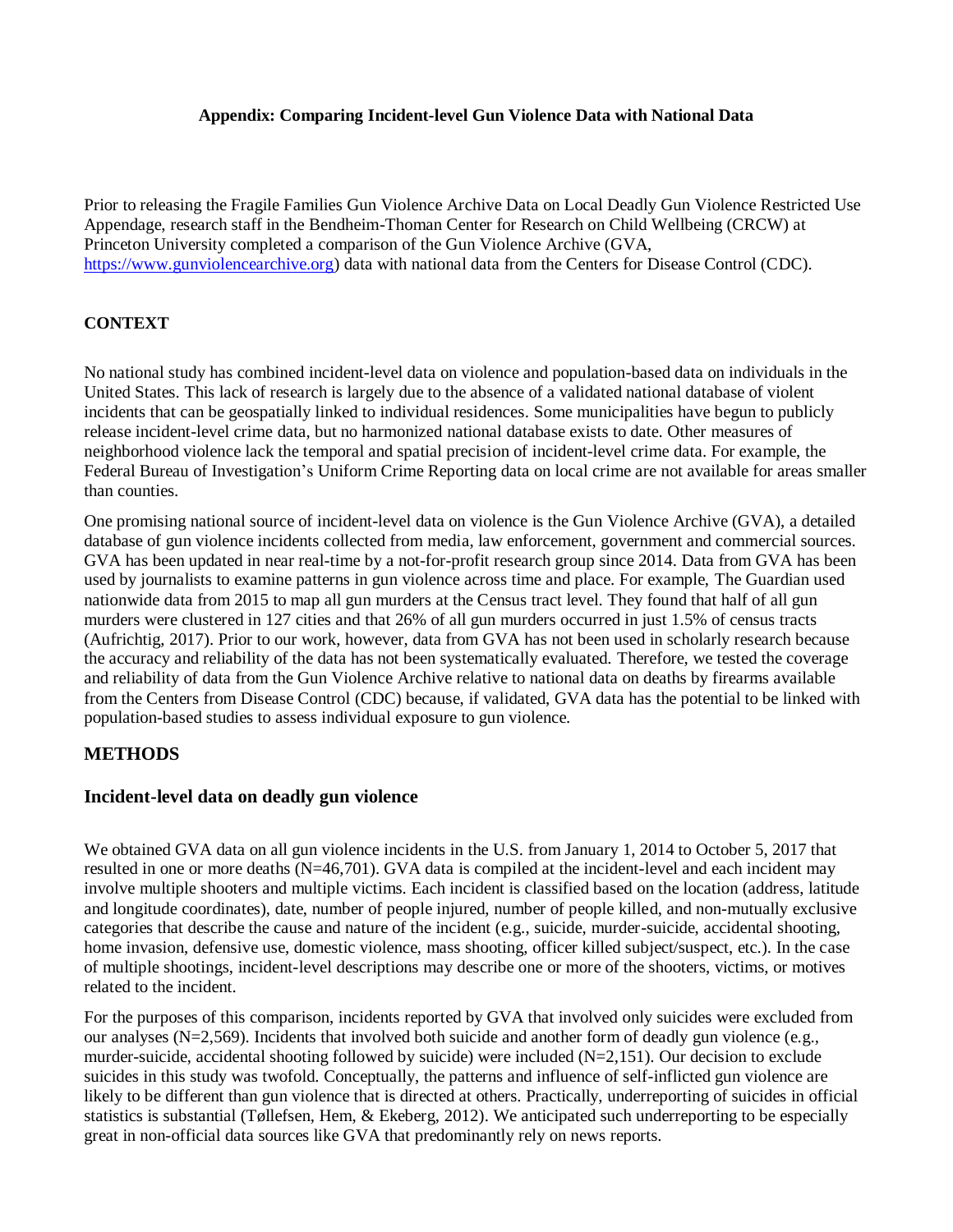### **Aggregate-level data on deadly gun violence**

To evaluate the coverage of incidents in the GVA, we compared the number of deaths from firearms (excluding suicides) as reported by GVA to comparable statistics from the CDC. We aggregated the total number of nonsuicidal deaths per incident in GVA to national and state counts by month and year from January 2014 to December 2016. We assumed zero non-suicidal deaths when GVA reported one death and classified the incident as suicide. We assumed one non-suicidal death when GVA reported two deaths and classified the incident as murder-suicide. For multiple death incidents classified as suicide (two or more deaths) or murder-suicide (three or more deaths), we determined the number of non-suicidal deaths by manually reviewing the original source cited by GVA (e.g., local newspaper or police blotter).

Aggregate-level data on deadly gun violence was downloaded from CDC's Underlying Cause of Death data by state and month. CDC mortality data are based on all death certificates filed by all U.S. states and the District of Columbia. Mortality data compiled by states are then provided to the National Center for Health Statistics for aggregation and reporting through the Vital Statistics Cooperative Program. We used CDC's Wide-ranging OnLine Data for Epidemiologic Research (WONDER) to filter mortality data by injury intent and mechanism, including all deaths caused by firearms for which the injury intent was not classified as suicide (i.e., unintentional, homicide, undetermined, legal intervention, and no intent classified).

## **RESULTS**

### **Comparison of GVA and CDC reports of gun deaths**

We evaluate the coverage and reliability of GVA data by comparing GVA reports of non-suicidal gun deaths to corresponding statistics from the CDC. We focus on differences in and correlations between monthly counts over time. Figure 1 shows the number of gun deaths per month in the U.S. between January, 2014 and December, 2016 as reported by the two data sources. In total, GVA reports 12% fewer deaths between 2014 and 2016 (N=36,941) than CDC (N=42,137). For all 36 months, GVA counts are lower than CDC counts, ranging from 3% lower in June, 2014 to 18% lower in March, 2016. The difference in total counts, however, does not differ substantially across time. Compared to CDC estimates, GVA reports around 11% fewer gun deaths in 2011, 14% fewer in 2015, and 13% fewer in 2016.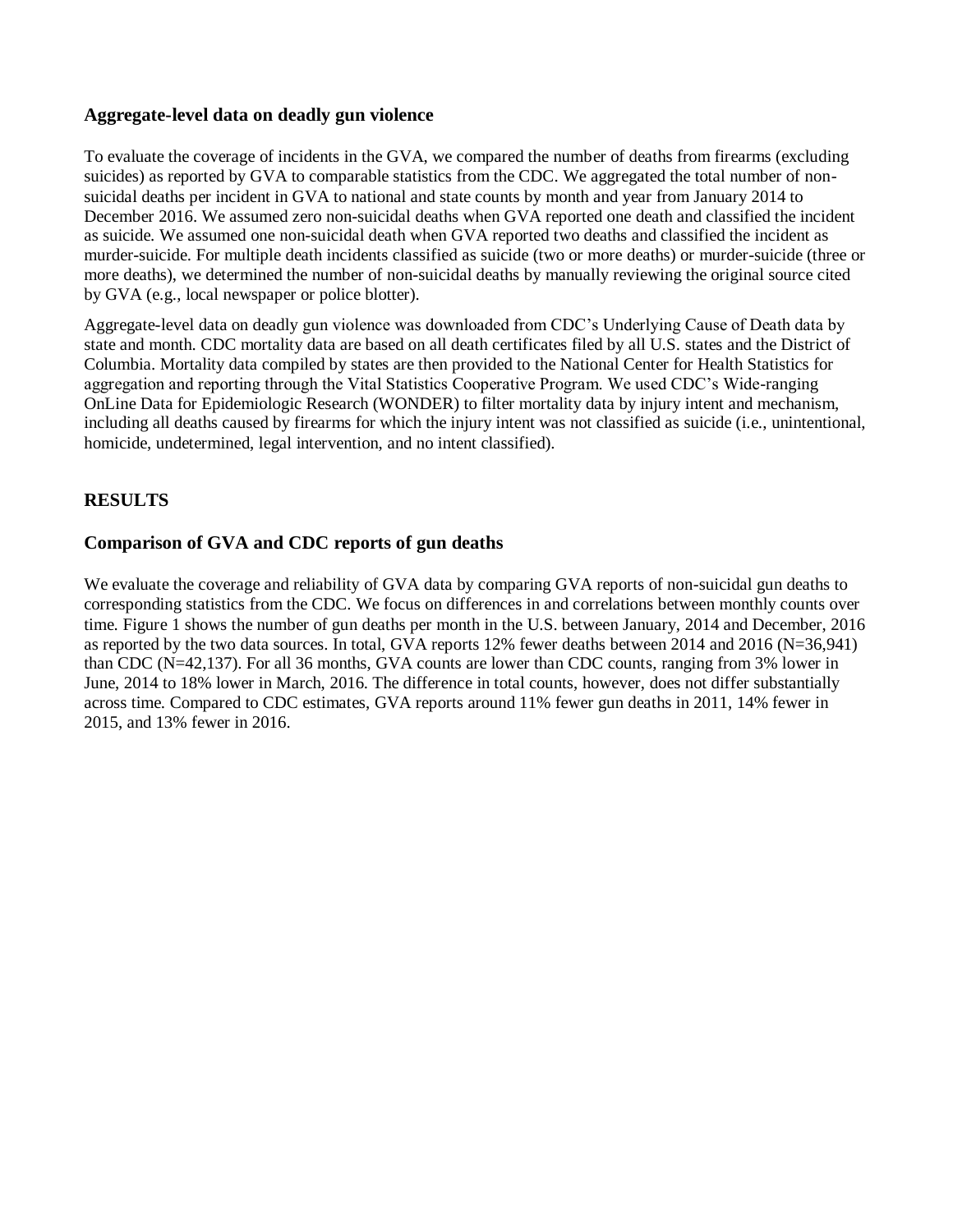

U.S. Gun Deaths per Month (Excluding Suicides)

**Figure 1**. U.S. Gun Deaths per Month (Excluding Suicides) as Reported by Gun Violence Archive and Center for Disease Control.

From 2014 to 2016, the correlation between GVA and CDC monthly counts is extremely strong ( $r=0.97$ , N=36). Both secular changes (annual increase in deadly gun violence) and season trends (reduction in deadly gun violence during winter months) are reflected clearly in both GVA and CDC data.

Table 1 shows the number of gun deaths (excluding suicides) by state for the 25 states with the most CDC reported gun deaths – around 88% of all U.S. gun deaths during this period. Because CDC suppresses counts below 10, monthly counts are not consistently available for the majority of the remaining states. For states shown in Table 1, CDC reports more gun deaths than GVA (12% on average, like for the U.S. as a whole). There is noteworthy state-level variation in the difference between counts. In Michigan, for example, GVA reports 32% fewer gun deaths than CDC. In Wisconsin, South Carolina, and Kentucky, however, the difference is only 2%.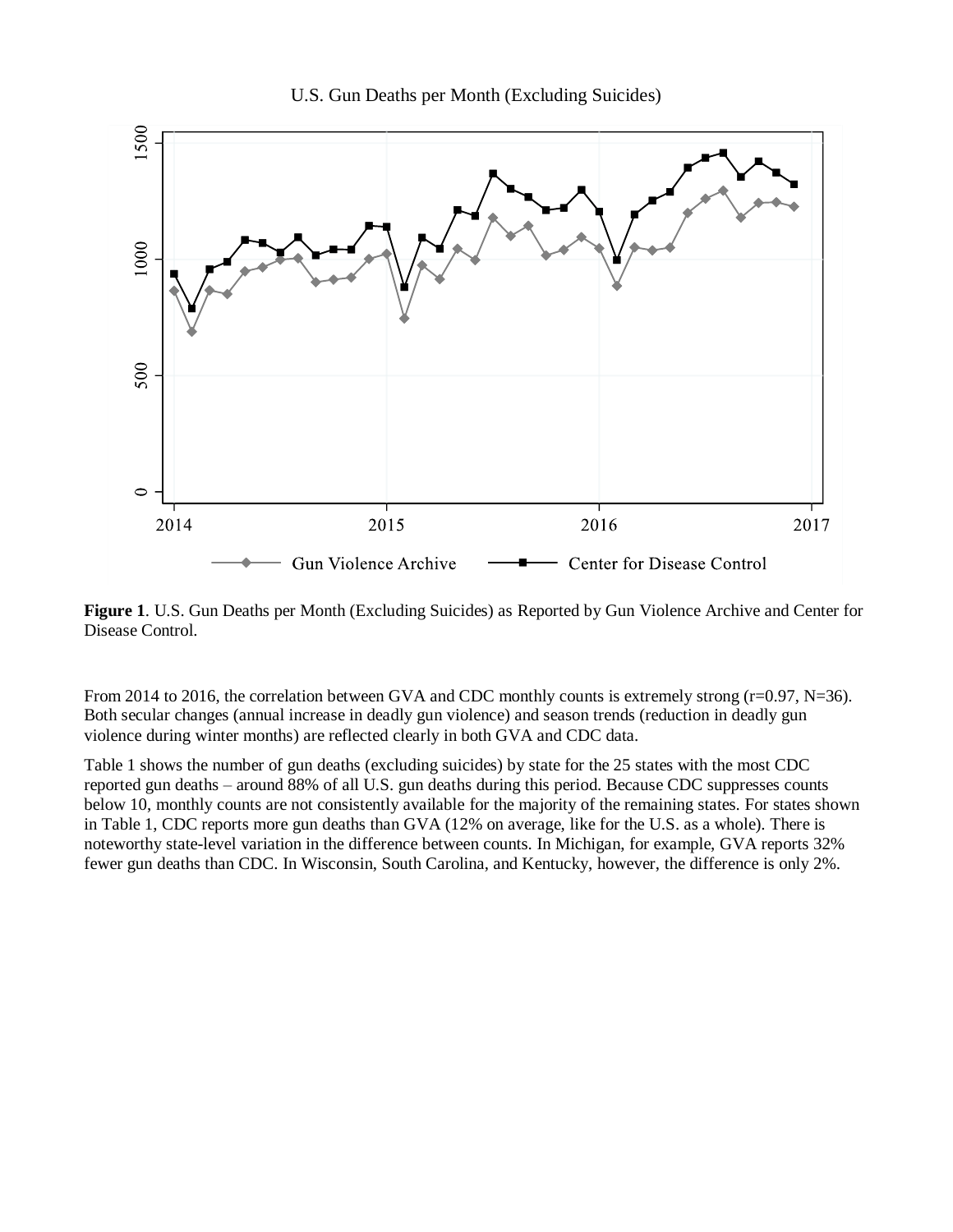|                | Gun Violence | <b>Center for Disease</b> | % Difference |
|----------------|--------------|---------------------------|--------------|
|                | Archive      | Control                   |              |
| Alabama        | 1104         | 1262                      | $-13%$       |
| Arizona        | 634          | 846                       | $-25%$       |
| Arkansas       | 470          | 561                       | $-16%$       |
| California     | 3526         | 4485                      | $-21%$       |
| Florida        | 2344         | 2833                      | $-17%$       |
| Georgia        | 1501         | 1875                      | $-20%$       |
| Illinois       | 2157         | 2355                      | $-8%$        |
| Indiana        | 973          | 1025                      | $-5%$        |
| Kentucky       | 624          | 636                       | $-2%$        |
| Louisiana      | 1377         | 1483                      | $-7%$        |
| Maryland       | 1050         | 1189                      | $-12%$       |
| Michigan       | 959          | 1409                      | $-32%$       |
| Mississippi    | 682          | 912                       | $-25%$       |
| Missouri       | 1279         | 1338                      | $-4%$        |
| New Jersey     | 769          | 869                       | $-12%$       |
| New York       | 1152         | 1239                      | $-7%$        |
| North Carolina | 1430         | 1569                      | $-9%$        |
| Ohio           | 1490         | 1601                      | $-7%$        |
| Oklahoma       | 586          | 663                       | $-12%$       |
| Pennsylvania   | 1437         | 1625                      | $-12%$       |
| South Carolina | 1012         | 1035                      | $-2\%$       |
| Tennessee      | 1114         | 1282                      | $-13%$       |
| Texas          | 3127         | 3605                      | $-13%$       |
| Virginia       | 887          | 957                       | $-7%$        |
| Wisconsin      | 524          | 533                       | $-2%$        |
|                |              |                           |              |

**Table 1**. **Gun Deaths (Excluding Suicides) between 2014 and 2016 by State**

Note: Table shows the 25 U.S. states with the largest number of gun deaths as reported by CDC between 2014 and 2016.

Finally, Figure 2 compares monthly counts by state over time. In general, counts within each state are strongly correlated: the average within-state correlation is r=.86. California is the only state where GVA and CDC counts are only modestly correlated (r=.46). Much of the divergence between GVA and CDC counts within California appear to have started in 2015 when CDC counts increased substantially, but GVA counts did not. We highlight this exception given the state population and relative contribution to total gun violence in the U.S.: California alone accounts for around 12% of the U.S. population and 10.6% of all gun deaths reported by CDC over this period (9.5% reported by GVA).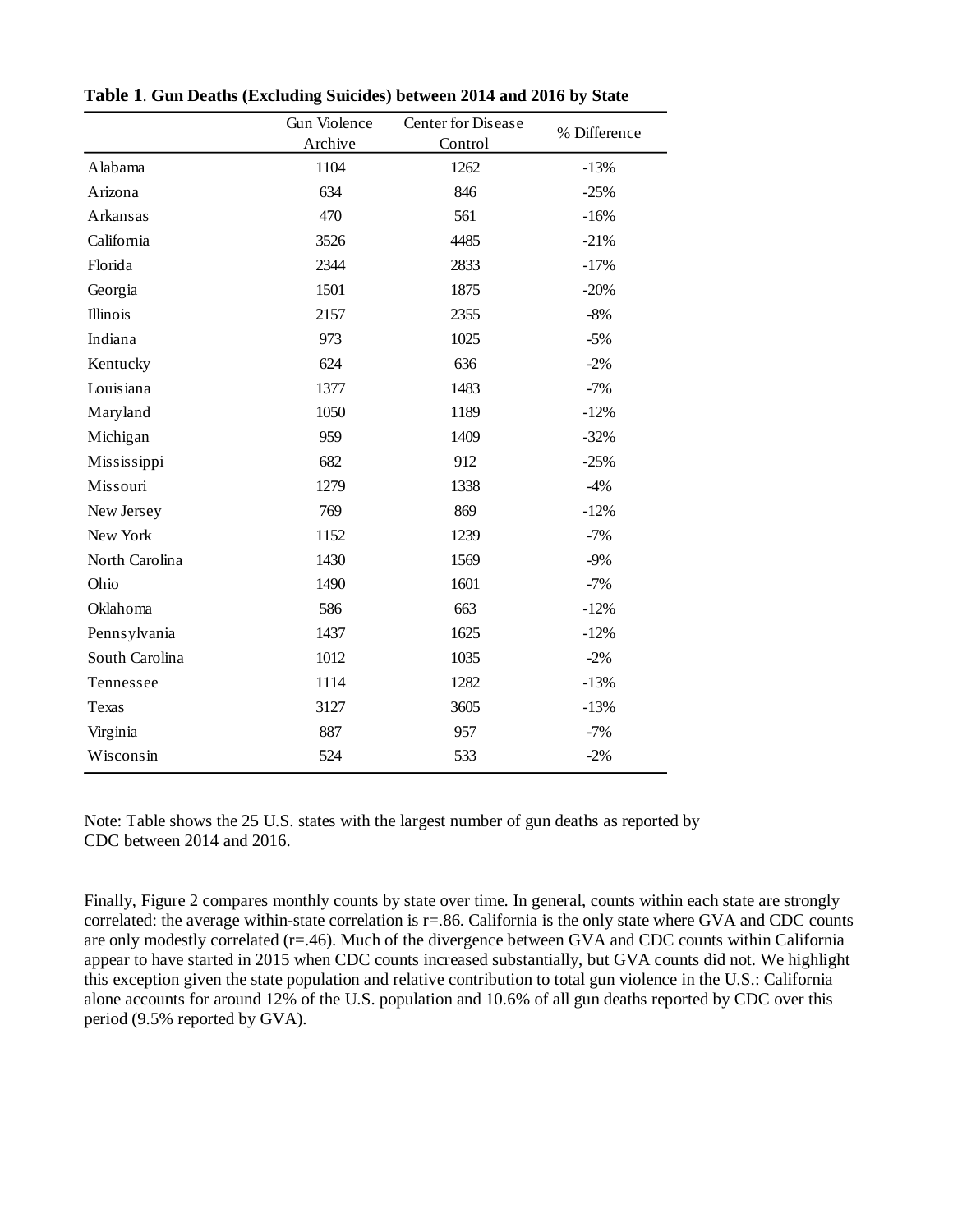

# U.S. Gun Deaths per Month (Excluding Suicides) by State

**Figure 2**. Gun Deaths per Month (Excluding Suicides) by State as Reported by Gun Violence Archive and Center for Disease Control. The figure shows the 25 U.S. states with the largest number of gun deaths as reported by CDC between 2014 and 2016.

### **DISCUSSION**

Overall, these findings point to adequate GVA coverage and reliability of deadly gun violence in the U.S. Aggregate GVA data on deaths from gun violence (excluding suicides) very closely track CDC data over time. Assuming perfect reporting by CDC, GVA undercounts around 12% of non-suicidal gun deaths. This modest undercount does not vary substantially across time (between 2014 and 2016), but does vary modestly across states.